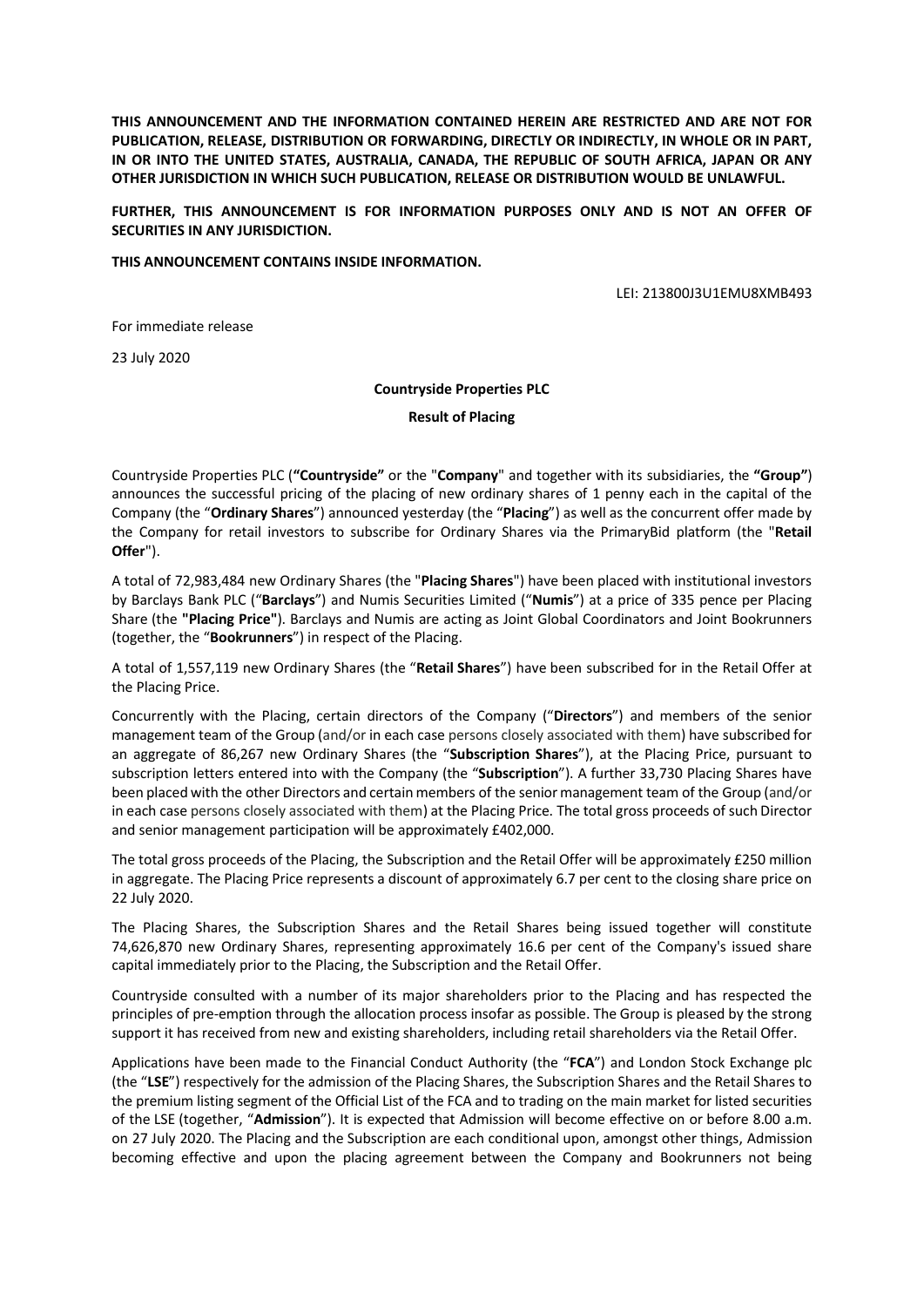terminated in accordance with its terms. The Retail Offer is also conditional upon Admission becoming effective and upon the placing agreement not being terminated in accordance with its terms.

The Placing Shares, the Subscription Shares and the Retail Shares will, when issued, be credited as fully paid and will rank *pari passu* in all respects with the existing Ordinary Shares, including the right to receive all dividends and other distributions declared, made or paid in respect of Ordinary Shares after the date of issue.

Following Admission, the total number of shares in issue in the Company will be 524,626,870 Ordinary Shares. The Company does not hold any shares in treasury, and therefore the total number of voting rights in Countryside will be 524,626,870 following Admission. This figure may be used by shareholders as the denominator for the calculations by which they will determine if they are required to notify their interest in, or a change to their interest in, the Company under the FCA's Disclosure Guidance and Transparency Rules.

# **Smaller related party transactions**

Standard Life Aberdeen (**"SLA"**) is a substantial shareholder of the Group and a related party of the Company for the purposes of the Listing Rules and has agreed to subscribe for 9,084,169 Placing Shares in the Placing at the Placing Price, representing an aggregate consideration of approximately £30.4 million. The participation in the Placing by SLA constitutes a smaller related party transaction for the purpose of Listing Rule 11.1.10R.

Aviva Investors (**"Aviva"**) is also a substantial shareholder of the Group and a related party of the Company for the purposes of the Listing Rules and has agreed to subscribe for 6,509,512 Placing Shares in the Placing at the Placing Price, representing an aggregate consideration of approximately £21.8 million. The participation in the Placing by Aviva constitutes a smaller related party transaction for the purpose of Listing Rule 11.1.10R.

# **PDMR notifications**

The following Directors of the Company and other persons discharging managerial responsibilities and/or persons closely associated with them have agreed to subscribe pursuant to the Subscription, or to participate via the Placing, for in aggregate 119,997 new Ordinary Shares, at the Placing Price, as follows:

| <b>Name</b>                                        | <b>Number of new Ordinary Shares</b> |
|----------------------------------------------------|--------------------------------------|
| David Howell                                       | 10,746                               |
| lain McPherson                                     | 28,358                               |
| <b>Michael Scott</b>                               | 14.179                               |
| Amanda Burton                                      | 2,388                                |
| Gillian Hurt (closely associated person of Douglas | 2,537                                |
| Hurt)                                              |                                      |
| Sally Morgan                                       | 2,089                                |
| Simon Townsend                                     | 11,940                               |
| <b>Phillip Lyons</b>                               | 4,477                                |
| Victoria Prior                                     | 2,985                                |
| Gary Whitaker                                      | 2,985                                |
| Michael Woolliscroft                               | 14,925                               |
| <b>Nicholas Worrall</b>                            | 22,388                               |

This announcement includes inside information as defined in Article 7 of the Market Abuse Regulation No. 596/2014 and is being released on behalf of Countryside Properties PLC by Gary Whitaker, General Counsel and Company Secretary.

## **For further information on the announcement, please contact:**

Victoria Prior, Managing Director, Corporate Affairs

**Countryside +44 (0) 1277 260 000**

**Barclays (Joint Global Coordinator, Joint Bookrunner and Joint Corporate Broker) +44 (0) 20 7623 2323** Rob Mayhew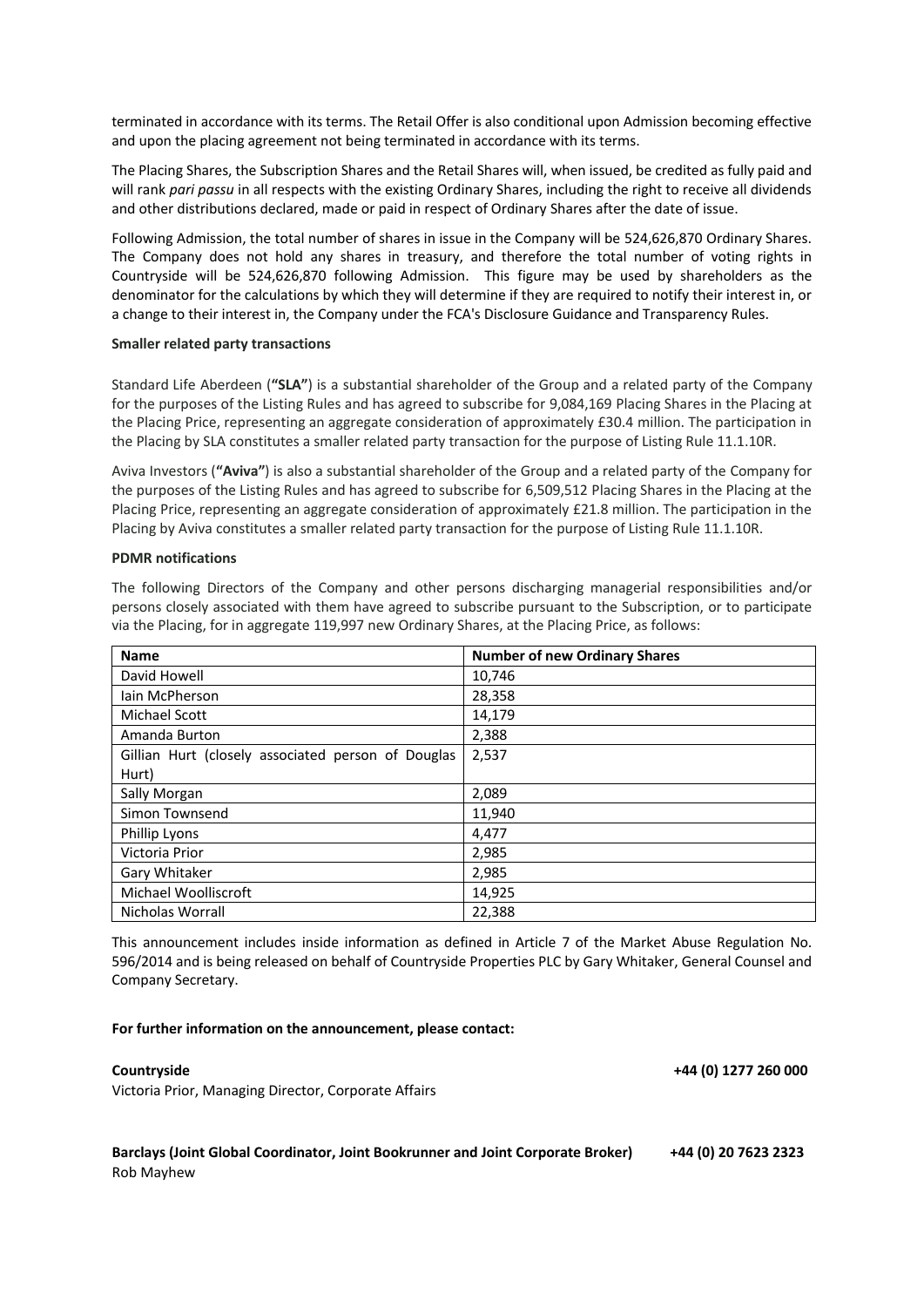Richard Bassingthwaighte

**Numis (Joint Global Coordinator, Joint Bookrunner and Joint Corporate Broker) +44 (0) 207 260 1000**

Heraclis Economides Oliver Hardy Ben Stoop

## **Brunswick +44 (0) 20 7404 5959**

Nina Coad Charles Pretzlik

# **IMPORTANT NOTICES**

**THIS ANNOUNCEMENT IS FOR INFORMATION PURPOSES ONLY AND DOES NOT CONSTITUTE OR FORM ANY PART OF AN OFFER TO SELL OR ISSUE, OR A SOLICITATION OF AN OFFER TO BUY, SUBSCRIBE FOR OR OTHERWISE ACQUIRE, ANY SECURITIES IN THE UNITED STATES (INCLUDING ITS TERRITORIES AND POSSESSIONS, ANY STATE OF THE UNITED STATES AND THE DISTRICT OF COLUMBIA (COLLECTIVELY, THE "UNITED STATES")), AUSTRALIA, CANADA, THE REPUBLIC OF SOUTH AFRICA, JAPAN OR ANY OTHER JURISDICTION IN WHICH SUCH OFFER OR SOLICITATION WOULD BE UNLAWFUL OR TO ANY PERSON TO WHOM IT IS UNLAWFUL TO MAKE SUCH OFFER OR SOLICITATION. NO PUBLIC OFFERING OF THE PLACING SHARES IS BEING MADE IN ANY SUCH JURISDICTION. THIS ANNOUNCEMENT HAS NOT BEEN APPROVED BY THE LONDON STOCK EXCHANGE. ANY FAILURE TO COMPLY WITH THESE RESTRICTIONS MAY CONSTITUTE A VIOLATION OF THE SECURITIES LAWS OF SUCH JURISDICTIONS.**

This Announcement is not for public release, publication, distribution or forwarding, in whole or in part, directly or indirectly, in or into the United States, Australia, Canada, the Republic of South Africa, Japan or any other jurisdiction in which such release, publication, distribution or forwarding would be unlawful.

The securities referred to herein have not been and will not be registered under the US Securities Act of 1933, as amended (the **"Securities Act"**), or under the securities laws of any state or other jurisdiction of the United States, and may not be offered, sold, pledged, taken up, exercised, resold, renounced, transferred or delivered, directly or indirectly, into or within the United States, absent registration under the Securities Act, except pursuant to an exemption from, or in a transaction not subject to, the registration requirements of the Securities Act and in compliance with any applicable securities laws of any state or other jurisdiction of the United States. The securities referred to herein have not been approved, disapproved or recommended by the U.S. Securities and Exchange Commission, any state securities commission in the United States or any other U.S. regulatory authority, nor have any of the foregoing authorities passed upon or endorsed the merits of the offering of the securities referred to herein. No public offering of the Placing Shares is being made in the United States. Subject to certain exceptions, the securities referred to herein may not be offered or sold in the United States, Australia, Canada, the Republic of South Africa, Japan or to, or for the account or benefit of, any national, resident or citizen of the United States, Australia, Canada, the Republic of South Africa, Japan. No public offering of the Placing Shares is being made in the United States, United Kingdom or elsewhere.

No action has been taken by the Company, Barclays Bank PLC (**"Barclays"**) or Numis Securities Limited (**"Numis"** and, together with Barclays, the **"Joint Bookrunners"**) or any of their respective affiliates, or any of its or their respective directors, officers, partners, employees, advisers or agents (collectively, **"Representatives"**) that would, or is intended to, permit an offer of the Placing Shares or possession or distribution of this Announcement or any other offering or publicity material relating to such Placing Shares in any jurisdiction where action for that purpose is required. Persons into whose possession this Announcement comes are required by the Company and the Joint Bookrunners to inform themselves about and to observe any restrictions contained in this Announcement. Persons (including, without limitation, nominees and trustees) who have a contractual or other legal obligation to forward a copy of this Announcement should seek appropriate advice before taking any action. Persons distributing any part of this Announcement must satisfy themselves that it is lawful to do so.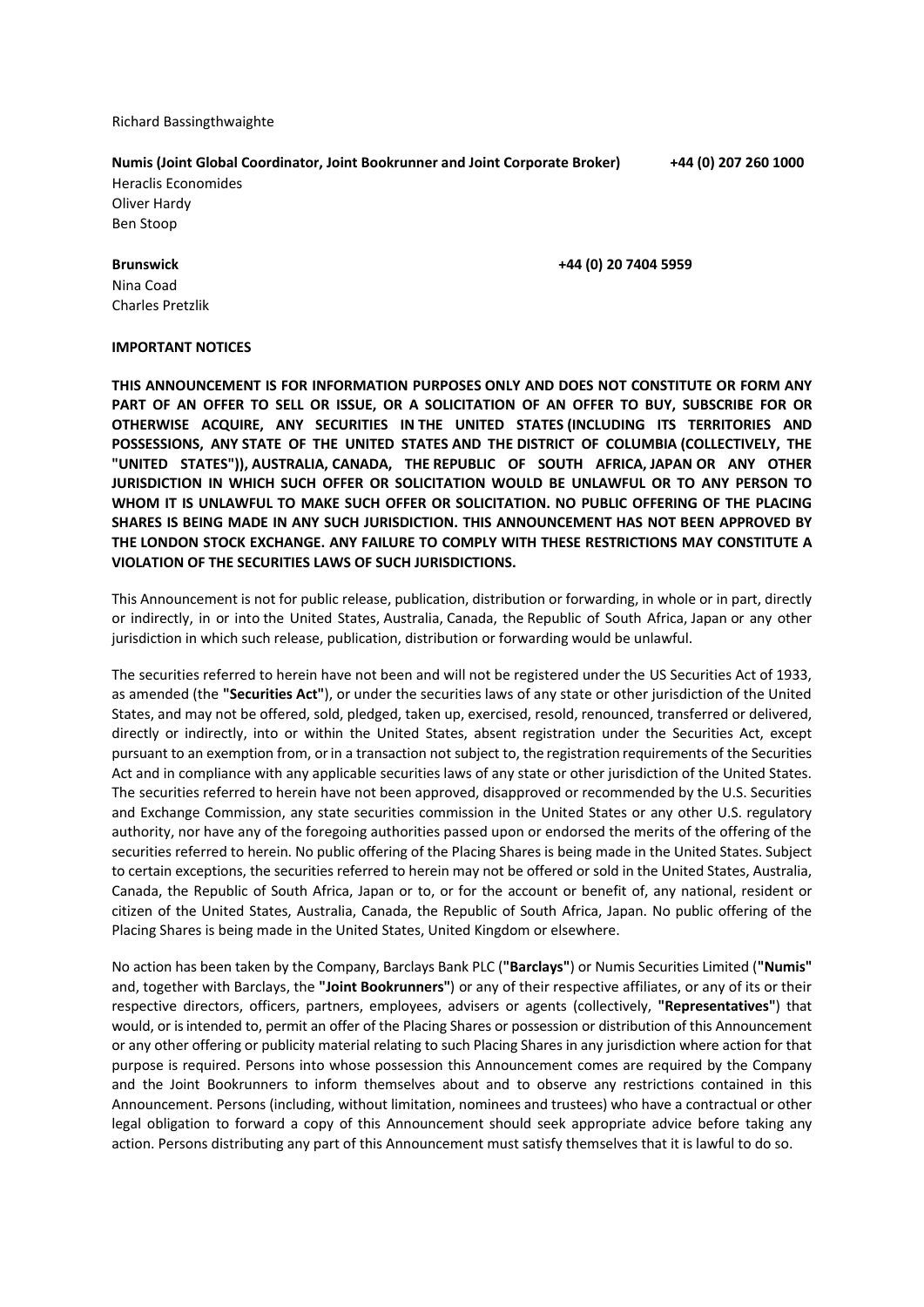This Announcement is directed at and is only being distributed to: (a) in member states of the European Economic Area, persons who are "qualified investors", as defined in Article 2(e) of Regulation (EU) 2017/1129 (the **"Prospectus Regulation"**) (**"Qualified Investors"**), (b) in the United Kingdom, Qualified Investors who (i) have professional experience in matters relating to investments and who fall within the definition of "investment professionals" in Article 19(5) of the Financial Services and Markets Act 2000 (Financial Promotion) Order 2005, as amended (the **"Order"**) or (ii) are persons who fall within Article 49(2)(a) to (d) of the Order, and (c) otherwise, persons to whom it may otherwise lawfully be communicated (each such person in (a), (b) and (c), a **"Relevant Person"**). No other person should act on or rely on this Announcement and persons distributing this Announcement must satisfy themselves that it is lawful to do so. By accepting the terms of this Announcement, you represent and agree that you are a Relevant Person. This Announcement must not be acted on or relied on by persons who are not Relevant Persons. Any investment or investment activity to which this Announcement or the Placing relates is available only to Relevant Persons and will be engaged in only with Relevant Persons.

No offering document or prospectus will be made available in any jurisdiction in connection with the matters contained or referred to in this Announcement or the Placing and no such prospectus is required (in accordance with the Prospectus Regulation) to be published.

Any offer and sale of the Placing Shares in Canada is being made on a private placement basis only and is exempt from the requirement that the Company prepares and files a prospectus under applicable Canadian securities laws. Any resale of the Placing Shares into Canada must be made in accordance with applicable Canadian securities laws, which may vary depending on the relevant jurisdiction, and which may require resales to be made in accordance with Canadian prospectus requirements, a statutory exemption from the prospectus requirements, in a transaction exempt from the prospectus requirements or otherwise under a discretionary exemption from the prospectus requirements granted by the applicable local Canadian securities regulatory authority. These resale restrictions may under certain circumstances apply to resales of the Placing Shares outside of Canada. There will be no public offering of the Placing Shares in Canada. This Announcement does not contain all of the information that would normally appear in a prospectus under applicable Canadian securities laws. No securities commission or similar authority in Canada has reviewed or in any way passed upon this Announcement or the merits of the Placing Shares. Any representation to the contrary is an offense. This Announcement is not, and under no circumstances is to be construed as, a prospectus, an advertisement or a public offering of the Placing Shares in Canada.

No offer and sale of Placing Shares is or will be made in Canada, except to persons who are: (a) a "accredited investor" within the meaning of Section 1.1 of National Instrument 45-106 – *Prospectus Exemptions* (**"NI 45- 106"**) of the Canadian Securities Administrators or subsection 73.3(1) of the *Securities Act (Ontario)* (the **"OSA"**), as applicable, and is either purchasing the Placing Shares as principal for its own account, or is deemed to be purchasing the Placing Shares as principal for its own account in accordance with applicable Canadian securities laws, for investment only and not with a view to resale or redistribution; (b) such person was not created or used solely to purchase or hold the Placing Shares as an accredited investor under NI 45-106; (c) a "permitted client" within the meaning of National Instrument 31-103 – *Registration Requirements, Exemptions and Ongoing Registrant Obligations*(**"NI 31-103"**) of the Canadian Securities Administrators; and (d) entitled under applicable Canadian securities laws to purchase the Placing Shares without the benefit of a prospectus under such securities laws.

Barclays is authorised by the Prudential Regulation Authority (**"PRA"**) and regulated in the United Kingdom by the PRA and the Financial Conduct Authority (**"FCA"**). Numis is authorised and regulated in the United Kingdom by the FCA. Each of Barclays and Numis is acting exclusively for the Company and for no one else in connection with the Placing and will not regard any other person (whether or not a recipient of this Announcement) as a client in relation to the Placing or any other matter referred to in this Announcement and will not be responsible to anyone other than the Company for providing the protections afforded to its clients or for giving advice in relation to the Placing or any other matter referred to in this Announcement. Neither Barclays nor Numis is acting for the Company with respect to the Retail Offer or the Subscription.

This Announcement is being issued by and is the sole responsibility of the Company. No representation or warranty, express or implied, is or will be made as to, or in relation to, and no responsibility or liability is or will be accepted by or on behalf of Barclays or Numis (apart from the responsibilities or liabilities that may be imposed by the Financial Services and Markets Act 2000, as amended (**"FSMA"**) or the regulatory regime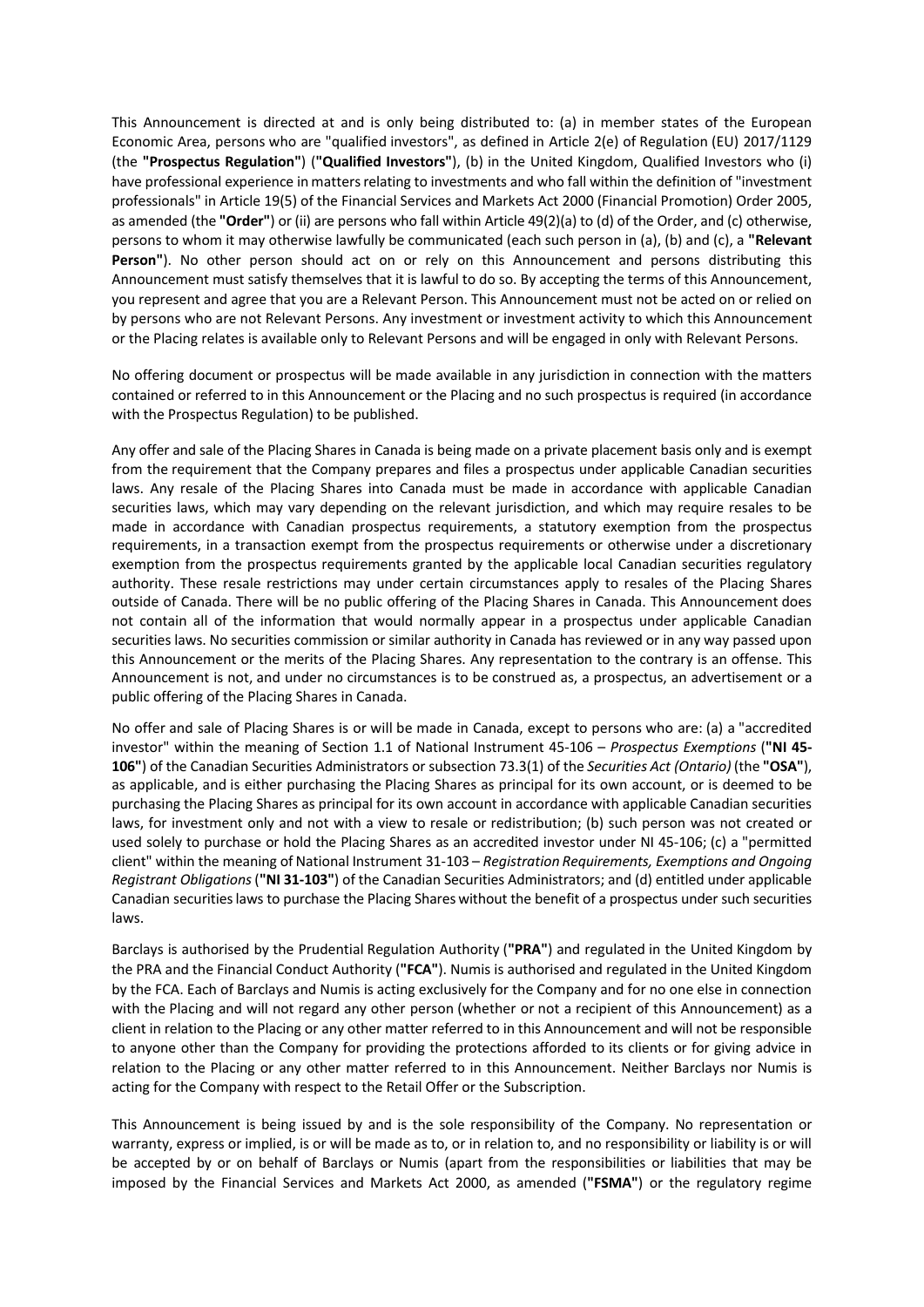established thereunder) or by their respective affiliates or any of their respective Representatives as to, or in relation to, the accuracy, adequacy, fairness or completeness of this Announcement or any other written or oral information made available to or publicly available to any interested party or its advisers or any other statement made or purported to be made by or on behalf of Barclays or Numis or any of their respective affiliates or any of their respective Representatives in connection with the Company, the Placing Shares or the Placing and any responsibility and liability whether arising in tort, contract or otherwise therefor is expressly disclaimed. No representation or warranty, express or implied, is made by Barclays or Numis or any of their respective affiliates or any of their respective Representatives as to the accuracy, fairness, verification, completeness or sufficiency of the information or opinions contained in this Announcement or any other written or oral information made available to or publicly available to any interested party or its advisers, and any liability therefor is expressly disclaimed.

The information in this Announcement may not be forwarded or distributed to any other person and may not be reproduced in any manner whatsoever. Any forwarding, distribution, reproduction or disclosure of this Announcement, in whole or in part, is unauthorised. Failure to comply with this directive may result in a violation of the Securities Act or the applicable laws of other jurisdictions.

This Announcement does not constitute a recommendation concerning any investor's options with respect to the Placing. Recipients of this Announcement should conduct their own investigation, evaluation and analysis of the business, data and other information described in this Announcement. This Announcement does not identify or suggest, or purport to identify or suggest, the risks (direct or indirect) that may be associated with an investment in the Placing Shares. The price and value of securities can go down as well as up and investors may not get back the full amount invested upon the disposal of the shares. Past performance is not a guide to future performance. The contents of this Announcement are not to be construed as legal, business, financial or tax advice. Each investor or prospective investor should consult with his or her or its own legal adviser, business adviser, financial adviser or tax adviser for legal, business, financial or tax advice.

Any indication in this Announcement of the price at which the Company's shares have been bought or sold in the past cannot be relied upon as a guide to future performance. Persons needing advice should consult an independent financial adviser. No statement in this Announcement is intended to be a profit forecast or profit estimate for any period and no statement in this Announcement should be interpreted to mean that earnings, earnings per share or income, cash flow from operations or free cash flow for the Company for the current or future financial periods would necessarily match or exceed the historical published earnings, earnings per share or income, cash flow from operations or free cash flow for the Company.

The Placing Shares to be issued pursuant to the Placing will not be admitted to trading on any stock exchange other than the main market for listed securities of the London Stock Exchange.

Neither the content of the Company's website (or any other website) nor the content of any website accessible from hyperlinks on the Company's website (or any other website) is incorporated into, or forms part of, this Announcement.

This Announcement has been prepared for the purposes of complying with applicable law and regulation in the United Kingdom and the information disclosed may not be the same as that which would have been disclosed if this Announcement had been prepared in accordance with the laws and regulations of any jurisdiction outside the United Kingdom.

Each of the Joint Bookrunners and their respective affiliates may have engaged in transactions with, and provided various commercial banking, investment banking, financial advisory transactions and services in the ordinary course of their business with the Company and/or its affiliates for which they would have received customary fees and commissions. Each of the Joint Bookrunners and their respective affiliates may provide such services to the Company and/or its affiliates in the future.

Solely for the purposes of the product governance requirements contained within: (a) EU Directive 2014/65/EU on markets in financial instruments, as amended (**"MiFID II"**); (b) Articles 9 and 10 of Commission Delegated Directive (EU) 2017/593 supplementing MiFID II; and (c) local implementing measures (together, the **"MiFID II Product Governance Requirements"**), and disclaiming all and any liability, whether arising in tort, contract or otherwise, which any 'manufacturer' (for the purposes of the MiFID II Product Governance Requirements) may